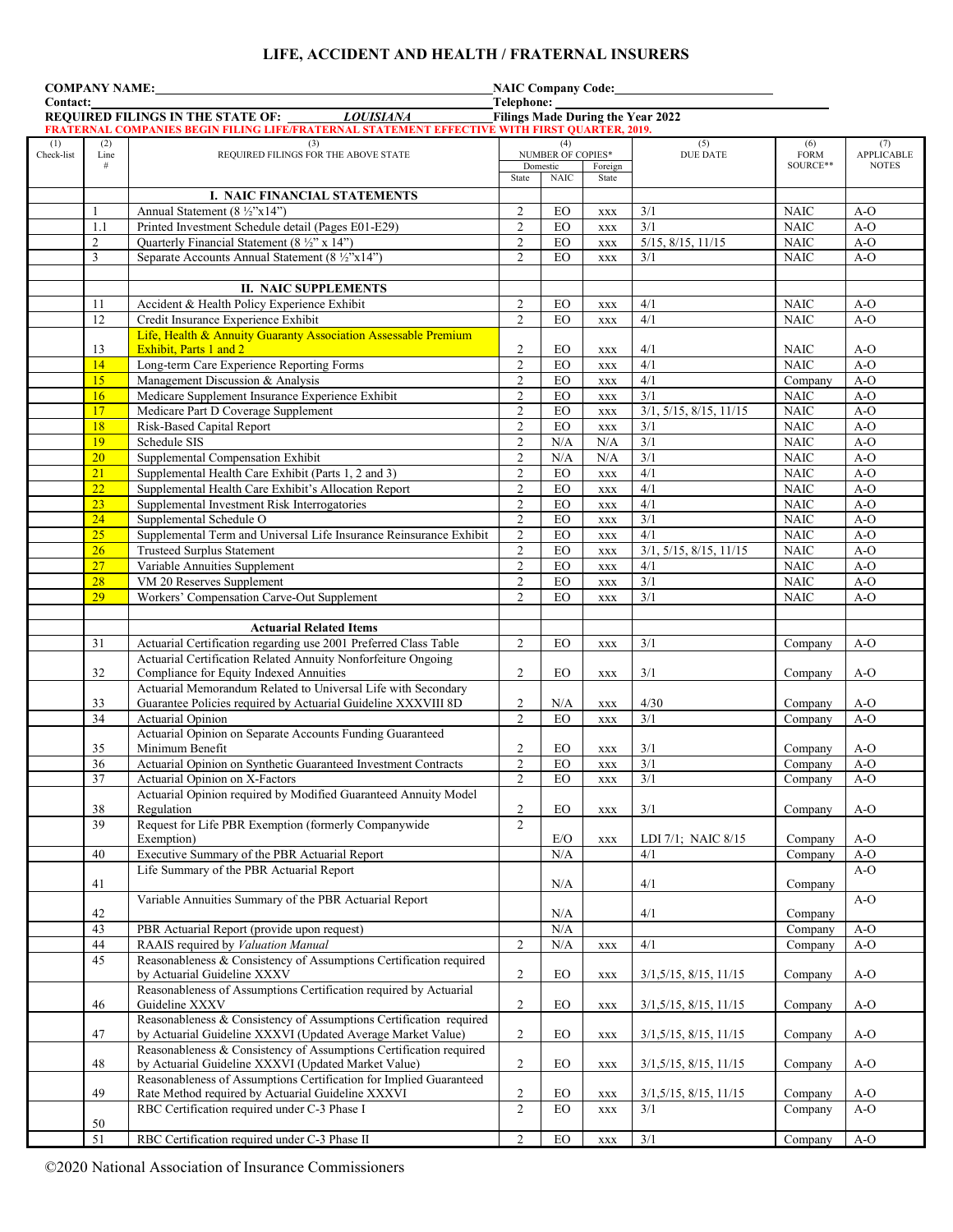| 52  | Statement on non-guaranteed elements - Exhibit 5 Int. #3              | $\overline{2}$   | EO               | $\mathbf{XXX}$ | 3/1                       | Company      | $A-O$    |
|-----|-----------------------------------------------------------------------|------------------|------------------|----------------|---------------------------|--------------|----------|
| 53  | Statement on par/non-par policies - Exhibit 5 Int. 1&2                | $\overline{2}$   | EO               | <b>XXX</b>     | 3/1                       | Company      | $A-O$    |
|     |                                                                       |                  |                  |                |                           |              |          |
|     | <b>III. ELECTRONIC FILING REQUIREMENTS</b>                            |                  |                  |                |                           |              |          |
| 61  | Annual Statement Electronic Filing                                    | $\mathbf{XXX}$   | EO               | <b>XXX</b>     | 3/1                       | <b>NAIC</b>  |          |
| 62  | March .PDF Filing                                                     | <b>XXX</b>       | EO               | <b>XXX</b>     | 3/1                       | <b>NAIC</b>  |          |
| 63  | Risk-Based Capital Electronic Filing                                  | XXX              | EO               | N/A            | 3/1                       | <b>NAIC</b>  |          |
| 64  | Risk-Based Capital .PDF Filing                                        | XXX              | EO               | N/A            | 3/1                       | <b>NAIC</b>  |          |
| 65  | Separate Accounts Electronic Filing                                   | <b>XXX</b>       | EO               | <b>XXX</b>     | 3/1                       | <b>NAIC</b>  |          |
| 66  | Separate Accounts .PDF Filing                                         | <b>XXX</b>       | EO               | <b>XXX</b>     | $\overline{\frac{3}{1}}$  | <b>NAIC</b>  |          |
| 67  | Supplemental Electronic Filing                                        | <b>XXX</b>       | EO               | $\mathbf{XXX}$ | 4/1                       | <b>NAIC</b>  |          |
| 68  | Supplemental .PDF Filing                                              | $\mathbf{XXX}$   | EO               | <b>XXX</b>     | 4/1                       | <b>NAIC</b>  |          |
| 69  | Quarterly Statement Electronic Filing                                 | <b>XXX</b>       | EO               | <b>XXX</b>     | 5/15, 8/15, 11/15         | <b>NAIC</b>  |          |
| 70  | Quarterly .PDF Filing                                                 | $\mathbf{XXX}$   | EO               | <b>XXX</b>     | $5/15$ , $8/15$ , $11/15$ | <b>NAIC</b>  |          |
| 71  | June .PDF Filing                                                      | $\mathbf{XXX}$   | EO               | $\mathbf{XXX}$ | 6/1                       | <b>NAIC</b>  |          |
|     |                                                                       |                  |                  |                |                           |              |          |
|     | IV. AUDIT/INTERNAL CONTROL RELATED REPORTS                            |                  |                  |                |                           |              |          |
| 81  | Accountants Letter of Qualifications                                  | $\overline{2}$   | EO               | N/A            | 6/1                       | Company      | $A-O$    |
| 82  | <b>Audited Financial Reports</b>                                      | $\overline{c}$   | EO               | $\mathbf{XXX}$ | 6/1                       | Company      | $A-O$    |
| 83  | Audited Financial Reports Exemption Affidavit                         | $\boldsymbol{0}$ | N/A              | N/A            | 5/20 (if applicable)      | Company      | $A-O$    |
| 84  | Communication of Internal Control Related Matters Noted in Audit      | $\overline{c}$   | EO               | N/A            | 8/1                       | Company      | $A-O$    |
| 85  | Change in Independent CPA                                             | $\mathbf{2}$     | N/A              | N/A            | Within 5 days of Chg      | Company      | $A-O$    |
| 86  | Management's Report of Internal Control Over Financial Reporting      | $\overline{2}$   | N/A              | N/A            | 8/1                       | Company      | $A-O$    |
| 87  | Notification of Adverse Financial Condition                           | $\overline{2}$   | N/A              | $\mathbf{1}$   | Within 5 days of receipt  | Company      | $A-O$    |
| 88  | Relief from the five-year rotation requirement for lead audit partner | $\mathbf{1}$     | EO               | N/A            | 3/1                       | Company      | $A-O$    |
| 89  | Relief from the one-year cooling off period for independent CPA       | $\mathbf{1}$     | EO               | N/A            | $\overline{3/1}$          | Company      | $A-O$    |
| 90  | Relief from the Requirements for Audit Committees                     |                  | <b>EO</b>        | N/A            | $\overline{3/1}$          | Company      | $A-O$    |
|     | Request for Exemption to File Management's Report of Internal         |                  |                  |                |                           |              |          |
| 91  | <b>Control Over Financial Reporting</b>                               | $\mathbf{1}$     | N/A              | N/A            | 7/1                       | Company      | $A-O$    |
| 92  | Request for Exemption/Extension to File                               | $\mathbf{1}$     | N/A              | N/A            | 5/20 (if applicable)      | Company      | $A-O$    |
|     |                                                                       |                  |                  |                |                           |              |          |
|     | <b>V. STATE REQUIRED FILINGS</b>                                      |                  |                  |                |                           |              |          |
| 101 | Corporate Governance Annual Disclosure*** (See Note T)                |                  | $\boldsymbol{0}$ | N/A            | 6/1                       | Company      | $A-O, T$ |
| 102 | Filings Checklist (with Column 1 completed)                           |                  | $\theta$         | $\overline{0}$ | 3/1, 5/15, 8/15, 11/15    | <b>State</b> | $A-O$    |
| 103 | Form B-Holding Company Registration Statement (Inc. Form C)           |                  | $\mathbf{0}$     | N/A            | 4/30                      | Company      | $A-O$    |
| 104 | Form F-Enterprise Risk Report ****                                    | $\mathbf{1}$     | $\mathbf{0}$     | N/A            | 4/30                      | Company      | $A-O$    |
| 105 | ORSA Summary Report ***** (See Note U)                                | $\mathbf{1}$     | $\mathbf{0}$     | N/A            | 12/1                      | Company      | $A-O, U$ |
| 106 | Premium tax (See Note D)                                              | $\mathbf{1}$     | $\mathbf{0}$     | $\mathbf{1}$   | 3/1, 4/15, 7/15, 10/15    | State        | $A-O, O$ |
| 107 | State Filing Fees (See Note D)                                        | $\mathbf{1}$     | $\mathbf{0}$     | $\mathbf{1}$   | 3/1                       | State        | $A-O$    |
| 108 | <b>Signed Jurat (Foreign only)</b>                                    | $\theta$         | $\theta$         | $\theta$       | Not Applicable            | <b>NAIC</b>  | $A-O$    |
| 109 | <b>Group Capital Calculation</b>                                      | $\overline{0}$   | $\overline{0}$   | $\overline{0}$ | Not Applicable            | Company      | $A-O$    |
| 110 | Certificate of Compliance (See Note V)                                | $\mathbf{0}$     | $\overline{0}$   | $\mathbf{1}$   | $\overline{\frac{3}{1}}$  | State        | $A-O, V$ |
| 111 | Certificate of Deposit (See Note P)                                   | $\mathbf{0}$     | $\mathbf{0}$     | 1              | 3/1                       | State        | $A-O, P$ |
| 112 | Certificate of Valuation (See Note V)                                 | $\overline{0}$   | $\overline{0}$   | $\mathbf{1}$   | 8/1                       | State        | $A-O, V$ |
| 113 | Detailed Listing of Investments w/Code Citations (Domestic only)      | $\mathbf{1}$     | $\mathbf{0}$     | $\overline{0}$ | 3/1                       | Company      | $A-O$    |
| 114 | HIPAA Assessment Worksheet (See Note R)                               | $\mathbf{1}$     | $\theta$         | $\mathbf{1}$   | 3/1                       | State        | $A-O, R$ |
| 115 | Anti-Fraud Plan Annual Summary/Statistical Report                     | $\mathbf{1}$     | $\mathbf{0}$     | 1              | Due between $1/1$ & $4/1$ | State        | $A-O, S$ |
| 116 | Submission of Contact Information (See Note W)                        | $\mathbf{1}$     | $\theta$         | $\theta$       | 3/1                       | <b>State</b> | W        |
|     |                                                                       |                  |                  |                |                           |              |          |

**\*If XXX appears in this column, this state does not require this filing, if hard copy is filed with the state of domicile and if the data is filed electronically with the NAIC. If N/A appears in this column, the filing is required with the domiciliary state. EO (electronic only filing).**

**\*\*If Form Source is NAIC, the form should be obtained from the appropriate vendor.** 

**\*\*\*For those states that have adopted the NAIC Corporate Governance Annual Disclosure Model Act, an annual disclosure is required of all insurers or insurance groups by June 1. The Corporate Governance Annual Disclosure is a state filing only and should not be submitted by the company to the NAIC. Note however that this filing is intended to be submitted to the lead state if filed at the insurance group level. For more information on lead states, see the following NAIC URL: [http://www.naic.org/public\\_lead\\_state\\_report.htm.](http://www.naic.org/public_lead_state_report.htm)**

**\*\*\*\*For those states that have adopted the NAIC updated Holding Company Model Act, a Form F filing is required annually by holding company groups. Consistent with the Form B filing requirements, the Form F is a state filing only and should not be submitted by the company to the NAIC. Note however that this filing is**  intended to be submitted to the lead state. For more information on lead states, see the following NAIC URL[: http://www.naic.org/public\\_lead\\_state\\_report.htm](http://www.naic.org/public_lead_state_report.htm)

**\*\*\*\*\*For those states that have adopted the NAIC Risk Management and Own Risk and Solvency Assessment Model Act, a summary report is required annually by insurers and insurance groups above a specified premium threshold. The ORSA Summary Report is a state filing only and should not be submitted by the company to the NAIC. Note however that this filing is intended to be submitted to the lead state if filed at the insurance group level. For more information on lead**  states, see the following NAIC URL[: http://www.naic.org/public\\_lead\\_state\\_report.htm](http://www.naic.org/public_lead_state_report.htm)

**Highlighted items are new, or changes, for 2022.**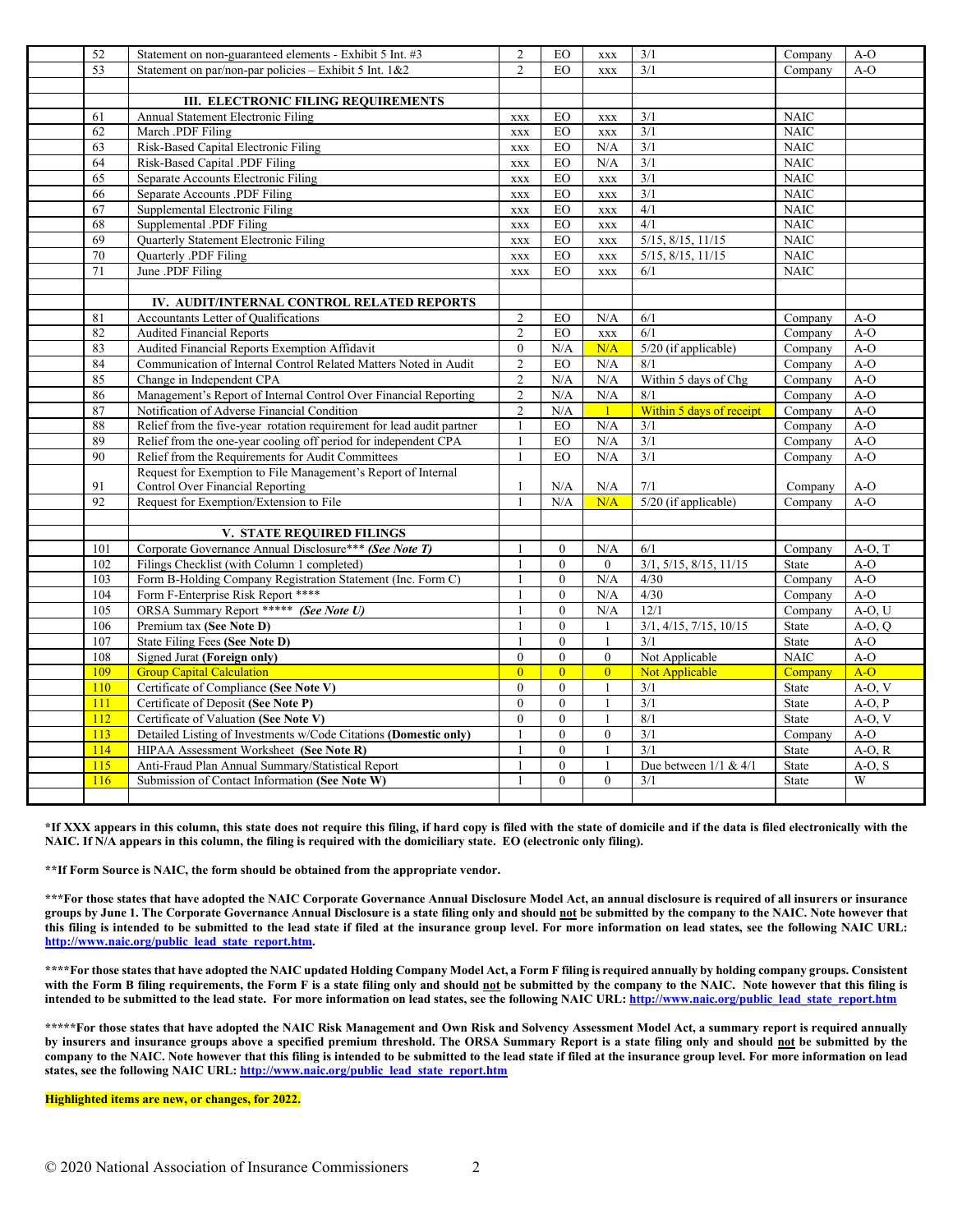|             | NOTES AND INSTRUCTIONS (A-K APPLY TO ALL FILINGS)             |                                                                                                                                                                                                                                                                                                                                                                                                                                                                                                                                                                        |
|-------------|---------------------------------------------------------------|------------------------------------------------------------------------------------------------------------------------------------------------------------------------------------------------------------------------------------------------------------------------------------------------------------------------------------------------------------------------------------------------------------------------------------------------------------------------------------------------------------------------------------------------------------------------|
| A           | Required Filings Contact Person:                              | <b>Stewart Guerin</b><br>$(225)$ 219-3929<br>squerin@ldi.la.gov                                                                                                                                                                                                                                                                                                                                                                                                                                                                                                        |
| B           | Mailing Address:                                              | <b>MAILING</b><br>PHYSICAL<br>Louisiana Department of Insurance<br>Louisiana Department of Insurance<br><b>Administrative Services</b><br>Administrative Services<br>P.O. Box 94214<br>1702 North 3rd Street<br>Baton Rouge, LA 70804-9214<br>Baton Rouge, LA 70802                                                                                                                                                                                                                                                                                                    |
| $\mathbf C$ | Mailing Address for Filing Fees (Electronic Filing):          | Life: \$1,000 Filing Fee, included in the Premium Tax Return (e-<br>file)                                                                                                                                                                                                                                                                                                                                                                                                                                                                                              |
|             |                                                               | Fraternal: \$25 mail to:<br>Louisiana Department of Insurance<br><b>Insurance Premium Tax Division</b><br>P. O. Box 94214<br>Baton Rouge, LA 70804-9214                                                                                                                                                                                                                                                                                                                                                                                                                |
| D           | Mailing Address for Premium Tax Payments (Electronic Filing): | Life: The Annual Premium Tax Statement (Form 1061) and Annual<br>Municipal Premium & Tax Report (Form 1076) should be filed online<br>through the LDI's Industry Access Portal:<br>https://ia.ldi.state.la.us/IndustryAccess/<br>These forms are no longer available on our website to download and<br>send by mail.                                                                                                                                                                                                                                                   |
|             |                                                               | Questions regarding premium taxes, or filing fees, should be directed<br>to Tommy Coco, (225) 342-1012, tcoco@ldi.la.gov<br>Fraternal: Not Applicable                                                                                                                                                                                                                                                                                                                                                                                                                  |
| E           | Delivery Instructions:                                        | All filings must be postmarked no later than the indicated due date. If<br>the due date falls on a weekend or holiday, the deadline is extended to<br>the next business day.                                                                                                                                                                                                                                                                                                                                                                                           |
| F           | Late Filings:                                                 | All filings not delivered in accordance with Note E above will be<br>considered late, and may be subject to regulatory action including<br>fines and/or suspension.                                                                                                                                                                                                                                                                                                                                                                                                    |
| G           | Original Signatures:                                          | Original signatures required on all filings from Domestic companies.<br>Due to the ongoing COVID-19 pandemic, the LDI is accepting<br>electronic signatures, but requires that hard copies with wet signatures<br>be filed as soon as companies are able to do so.<br>Foreign companies should follow the NAIC Annual Statement<br>Instructions.                                                                                                                                                                                                                       |
| H           | Signature/Notarization/Certification:                         | Signatures of at least two principal officers are required for Annual<br>and Quarterly Statement filings, which should be original signatures,<br>manually signed by the appropriate corporate officers, have the<br>corporate seal affixed thereon where appropriate, and be properly<br>notarized.<br>Due to the ongoing COVID-19 pandemic, the LDI is accepting<br>electronic notarization for financial filings provided that the<br>notarizations are made under the law (whether a regular provision or<br>an emergency provision) of the notary's jurisdiction. |
| Ι           | Amended Filings:                                              | Amended items must be filed within 10 days of their amendment,<br>along with an explanation of the amendments. If there are signature<br>requirements for the original filing, same should be followed for any<br>amendment.                                                                                                                                                                                                                                                                                                                                           |
| J           | Exceptions from normal filings:                               | Foreign companies shall supply a written copy of any exemption or<br>extension received by its state of domicile at least 10 days prior to the<br>filing due date to receive such from Louisiana. Domestic companies<br>shall apply at least 10 days prior to the original due date.                                                                                                                                                                                                                                                                                   |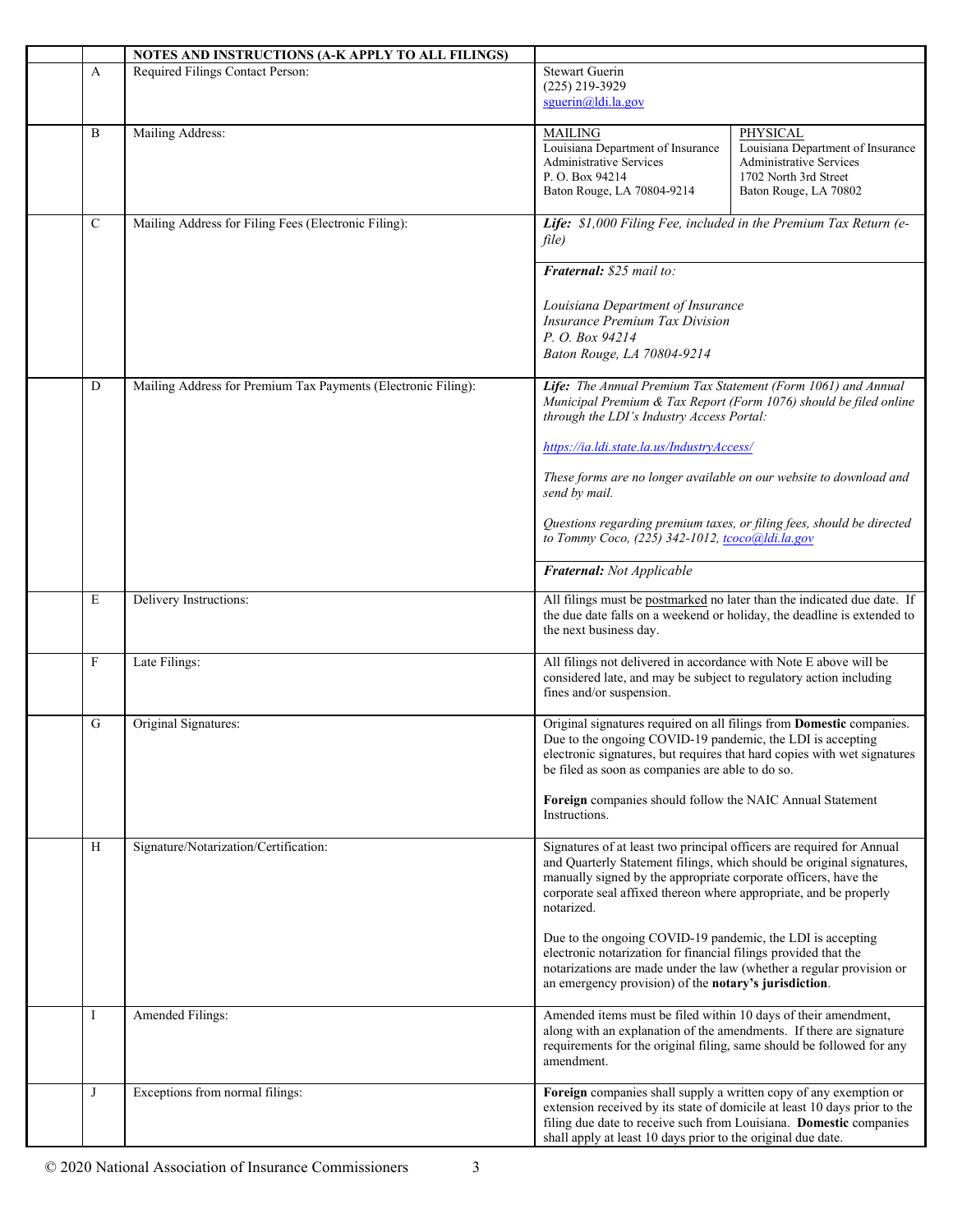| $\rm K$       | Bar Codes (State or NAIC):                                        | Not Applicable                                                                                                                                                                                                                                                                                                                                                                                                                                               |
|---------------|-------------------------------------------------------------------|--------------------------------------------------------------------------------------------------------------------------------------------------------------------------------------------------------------------------------------------------------------------------------------------------------------------------------------------------------------------------------------------------------------------------------------------------------------|
| L             | Signed Jurat:                                                     | Not Applicable                                                                                                                                                                                                                                                                                                                                                                                                                                               |
| M             | <b>NONE Filings:</b>                                              | "NONE" Filings are not required.                                                                                                                                                                                                                                                                                                                                                                                                                             |
| $\mathbf N$   | Filings new, discontinued or modified materially since last year: | NEW: Life, Health & Annuity Guaranty Association Assessable<br>$\bullet$<br>Premium Exhibit, Parts 1 and 2                                                                                                                                                                                                                                                                                                                                                   |
|               |                                                                   | <b>DISCONTINUED:</b> Life, Health & Annuity Guaranty<br>$\bullet$<br><b>Assessment Base Reconciliation Exhibit</b>                                                                                                                                                                                                                                                                                                                                           |
|               |                                                                   | Life, Health & Annuity Guaranty Assessment Base<br>Reconciliation Exhibit Adjustment Form                                                                                                                                                                                                                                                                                                                                                                    |
| $\mathcal{O}$ | Physical Street Address:                                          | 1702 North Third Street, Baton Rouge, LA 70802                                                                                                                                                                                                                                                                                                                                                                                                               |
| ${\bf P}$     | Certificate of Deposit (Electronic Filing):                       | Insurers shall submit a Certificate of Deposit issued by the insurer's<br>domiciliary state (dated no earlier than $12/31/2020$ ) to the following<br>email address: administrativeservices@ldi.la.gov                                                                                                                                                                                                                                                       |
|               |                                                                   | Questions regarding statutory deposits should be directed to Ashley<br>Sharkey, (225) 342-1259, Ashley.Sharkey@ldi.la.gov                                                                                                                                                                                                                                                                                                                                    |
| Q             | Reduction of tax when certain investments are made in Louisiana   | For those insurers taking such a credit on its Louisiana premium taxes<br>under LRS 22:832, evidence of a qualifying Louisiana investment<br>may be established by a deposit receipt, bank statement, a letter, or<br>other written documentation from the depository institution verifying<br>that funds were deposited in Louisiana (Upon request). File Form<br>1068C at the address listed in Note D above.                                              |
| $\mathbb{R}$  | HIPAA Assessment Worksheet (Electronic Filing):                   | The HIPAA Assessment Worksheet (for the reporting of premiums<br>collected in 2021) is to be filed electronically through the Industry                                                                                                                                                                                                                                                                                                                       |
|               | https://ia.ldi.state.la.us/IndustryAccess/                        | Access portal. For questions, please email<br>HIPAAWorksheet@ldi.la.gov or call (225) 342-1355                                                                                                                                                                                                                                                                                                                                                               |
|               |                                                                   | https://ia.ldi.state.la.us/IndustryAccess/                                                                                                                                                                                                                                                                                                                                                                                                                   |
|               |                                                                   | Fraternal: Not Applicable                                                                                                                                                                                                                                                                                                                                                                                                                                    |
| S             | Anti-Fraud Plan (Electronic Filing):                              | Life: Effective 1/1/2011, every insurer and HMO is required to file<br>an anti-fraud plan with the Commissioner under LRS 22:572.1.<br>Subsequent to the initial filing, each insurer or HMO is required to<br>annually file both a supplemental report and an annual summary<br>report. Please see Advisory Letter #2010-02 for further information.<br>LDI "Industry Access Portal, Anti-Fraud Plans Module"<br>https://ia.ldi.state.la.us/IndustryAccess/ |
|               |                                                                   | (Questions regarding anti-fraud plan related filings should be directed<br>to Mike Calamari, (225) 219-9759, mcalamari@ldi.la.gov)                                                                                                                                                                                                                                                                                                                           |
|               |                                                                   | Fraternal: Not Applicable                                                                                                                                                                                                                                                                                                                                                                                                                                    |
| T             | Corporate Governance Annual Disclosure:                           | Act No. 304 of the 2015 Louisiana Regular Legislative Session<br>requires the submission of a Corporate Governance Annual<br>Disclosure.                                                                                                                                                                                                                                                                                                                     |
|               |                                                                   | Please contact Stewart Guerin with any questions, (225) 219-3929,<br>sguerin@ldi.la.gov                                                                                                                                                                                                                                                                                                                                                                      |
| U             | <b>ORSA Summary Report:</b>                                       | Act No. 196 of the 2015 Louisiana Regular Legislative Session<br>requires certain insurers to file an ORSA Summary Report.                                                                                                                                                                                                                                                                                                                                   |
|               |                                                                   | Please contact Stewart Guerin with any questions, (225) 219-3929,<br>sguerin@ldi.la.gov                                                                                                                                                                                                                                                                                                                                                                      |
| $\mathbf V$   | Certificates of Compliance & Valuation (Electronic Filings):      | Each insurer shall electronically submit a Certificate of Compliance &<br>Certificate of Valuation from its domiciliary state to the following<br>email address: administrativeservices@ldi.la.gov.                                                                                                                                                                                                                                                          |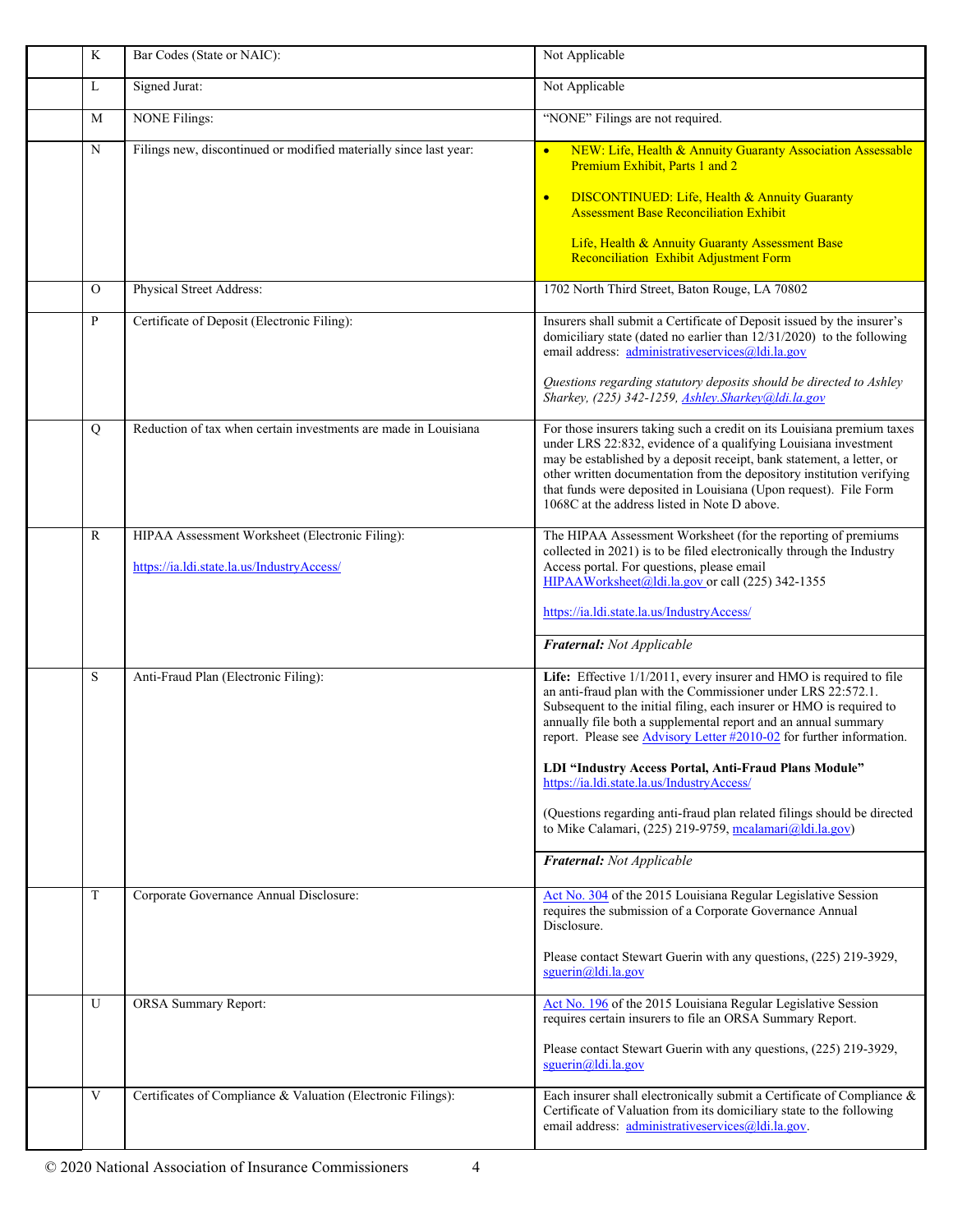| W | Submission of Contact Information (Electronic Filing): | No later than March 1 each year, all risk bearing entities must provide<br>an annual certification for certain contact types. The information on<br>contact types is include in Regulation 117.                                                                                                                                                                                                                                                                                                          |
|---|--------------------------------------------------------|----------------------------------------------------------------------------------------------------------------------------------------------------------------------------------------------------------------------------------------------------------------------------------------------------------------------------------------------------------------------------------------------------------------------------------------------------------------------------------------------------------|
|   |                                                        | How to provide annual certification. The LDI will use the existing<br>Licensee Contacts Module of the Industry Access System for the<br>updates and the annual certification. A risk bearing entity may use the<br>Licensee Contacts Module or the Uniform Certificate of Authority<br>Corporate Amendment Form 14 to notify the LDI of changes to the<br>contact information but the annual certification will only be available<br>through the Licensee Contacts Module of the Industry Access System. |
|   |                                                        | See the following link for further information:<br>https://ldi.la.gov/industry/company-licensing/company-contact-<br>changes                                                                                                                                                                                                                                                                                                                                                                             |
|   |                                                        | Please direct any contact information question to the Division of<br>Company Licensing, (800) 259-5300.                                                                                                                                                                                                                                                                                                                                                                                                  |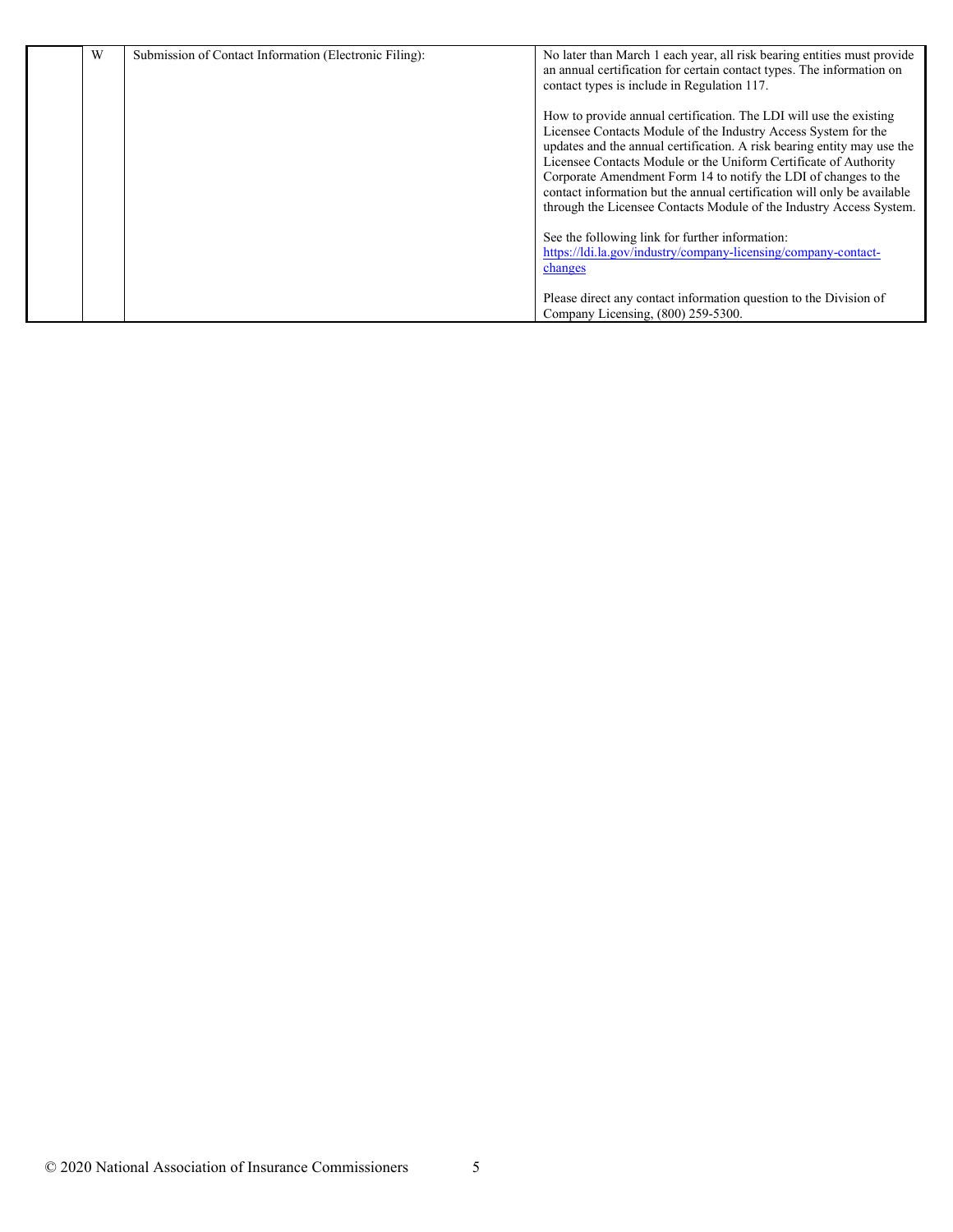#### **General Instructions For Companies to Use Checklist**

**Please Note: This state's instructions for companies to file with the NAIC are included in this Checklist. The NAIC will not be sending their own checklist this year.** 

## **Electronic filing is intended to include filing via the Internet or via diskette with the NAIC. Companies that file with the NAIC via the Internet are not required to submit diskettes to the NAIC. Companies are not required to file hard copy filings with the NAIC.**

#### **Column (1) (Checklist)**

Companies may use the checklist to submit to a state, if the state requests it. Companies should copy the checklist and place an "x" in this column when mailing information to the state.

**Column (2) (Line #)**

Line # refers to a standard filing number used for easy reference. This line number may change from year to year.

# **Column (3) (Required Filings)**

Name of item or form to be filed.

The *Annual Statement Electronic Filing* includes the annual statement data and all supplements due March 1, per the *Annual Statement Instructions.* This includes all detail investment schedules and other supplements for which the *Annual Statement Instructions exempt* printed detail.

The *March .PDF Filing* is the .pdf file for annual statement data, detail for investment schedules and supplements due March 1.

The *Risk-Based Capital Electronic Filing* includes all risk-based capital data.

The *Risk-Based Capital .PDF Filing* is the .pdf file for risk-based capital data.

The *Separate Accounts Electronic Filing* includes the separate accounts annual statement and investment schedule detail.

The *Separate Accounts .PDF Filing* is the .pdf file for the separate accounts annual statement and all investment schedule detail.

The *Supplemental Electronic Filing* includes all supplements due April 1, per the *Annual Statement Instructions.* 

The *Supplement .PDF Filing* is the .pdf file for all supplemental schedules and exhibits due April 1.

The *Quarterly Electronic Filing* includes the quarterly statement data.

The *Quarterly .PDF Filing* is the .pdf for quarterly statement data.

The *June .PDF Filing* is the .pdf file for the Audited Financial Statements and Accountants Letter of Qualifications.

# **Column (4) (Number of Copies)**

Indicates the number of copies that each foreign or domestic company is required to file for each type of form. The Blanks (E) Task Force modified the 1999 *Annual Statement Instructions* to waive paper filings of certain NAIC supplements and certain investment schedule detail. if such investment schedule data is available to the states via the NAIC database. The checklists reflect this action taken by the Blanks (EX4) Task Force. XXX appears in the "Number of Copies" "Foreign" column for the appropriate schedules and exhibits. . **Some states have chosen to waive printed quarterly and annual statements from their foreign insurers and to rely upon the NAIC database for these filings. This waiver could include supplemental annual statement filings. The XXX in this column might signify that the state has waived the paper filing of the annual statement and all supplements.**